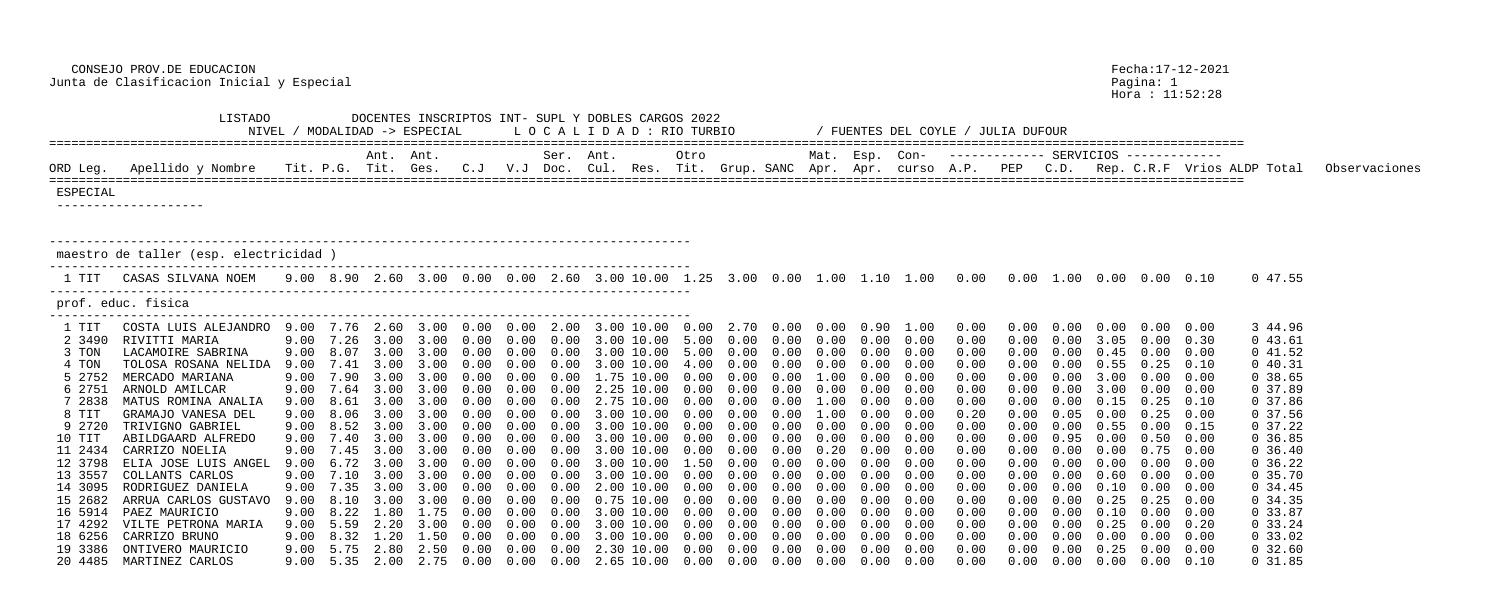21 6660 CARRIZO LUCAS NAHUEL 9.00 7.77 0.80 1.00 0.00 0.00 0.00 3.00 10.00 0.00 0.00 0.00 0.00 0.00 0.00 0.00 0.00 0.00 0.00 0.00 0.00 0 31.57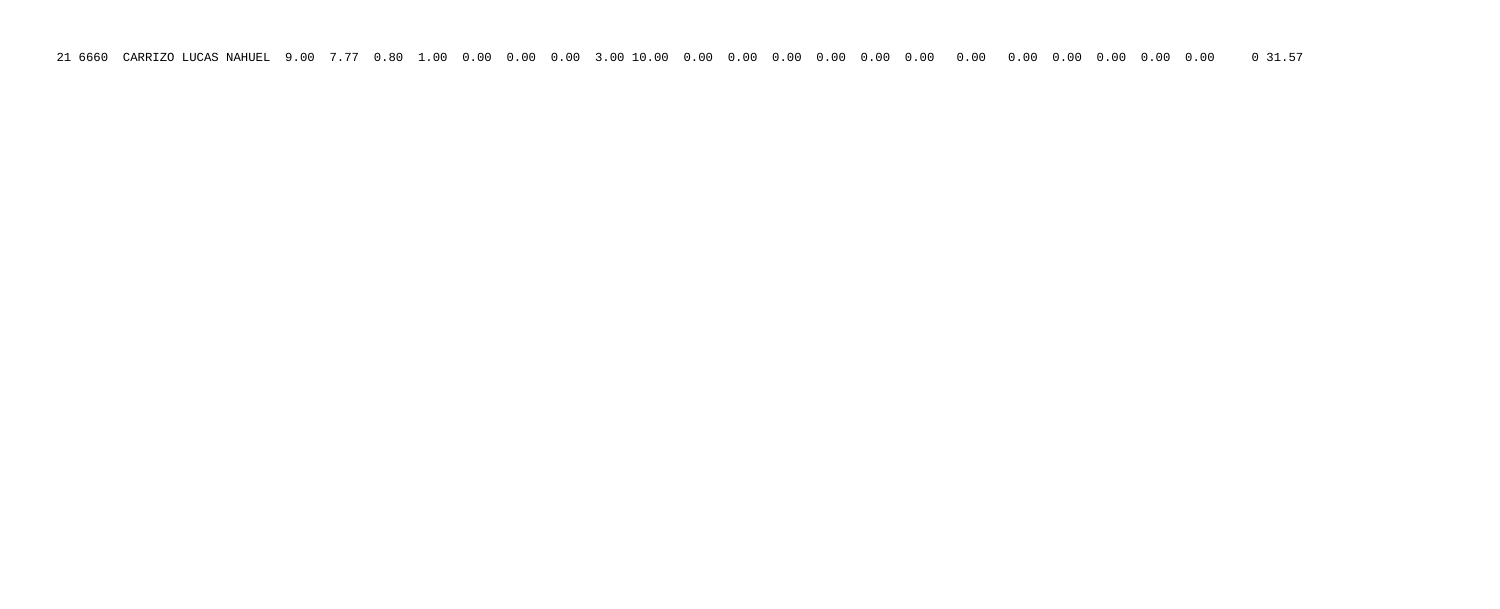Hora : 11:52:28

|                    |                                                    |              |              | Ant. Ant.           |                             |              |              | Ser.               | Ant. |                                         | Otro         |              |                   | Mat. Esp. Con- |            |                                    |              | ------------ SERVICIOS ------------ |                   |              |                                |              |                                                                                                  |               |
|--------------------|----------------------------------------------------|--------------|--------------|---------------------|-----------------------------|--------------|--------------|--------------------|------|-----------------------------------------|--------------|--------------|-------------------|----------------|------------|------------------------------------|--------------|-------------------------------------|-------------------|--------------|--------------------------------|--------------|--------------------------------------------------------------------------------------------------|---------------|
|                    | ORD Leg. Apellido y Nombre                         |              |              | Tit. P.G. Tit. Ges. |                             |              |              |                    |      |                                         |              |              |                   |                |            |                                    |              |                                     |                   |              |                                |              | C.J V.J Doc. Cul. Res. Tit. Grup. SANC Apr. Apr. curso A.P. PEP C.D. Rep. C.R.F Vrios ALDP Total | Observaciones |
|                    |                                                    |              |              |                     |                             |              |              |                    |      |                                         |              |              |                   |                |            |                                    |              |                                     |                   |              |                                |              |                                                                                                  |               |
| 22 5093            | VILLAGRAN, VANESA                                  | 9.00         | 7.47<br>7.63 | 1.00                | 1.40 1.75<br>0.75           | 0.00<br>0.00 | 0.00<br>0.00 | $0\,.\,00$<br>0.00 |      | 1.90 10.00<br>1.95 10.00                | 0.00<br>0.00 | 0.00         | 0.00              | 0.00           | 0.00       | 0.00<br>$0.00 \quad 0.00$          | 0.00         |                                     | 0.00<br>0.00      | 0.00         | $0.00 \quad 0.00$<br>0.00      |              | 0, 31.52                                                                                         |               |
| 23 6923            | RIOUELME WALTER                                    | 9.00         |              | 0.40                | 0.75                        | 0.00         | 0.00         | 0.00               |      | 1,20 10,00                              | 0.00         | 0.00<br>0.00 | 0.00<br>0.00      | 0.00<br>0.00   | 0.00       |                                    | 0.00         | 0.00                                | 0.00              | 0.00<br>0.00 | 0.00                           | 0.00         | 0, 30, 33                                                                                        |               |
| 24 6943            | CALPANCHAY PUCA                                    | 9.00         | 7.63<br>7.58 | 0.40                | 0.75                        | 0.00         |              | 0.00               |      | 0.15 10.00                              | 0.00         | 0.00         |                   |                | 0.00       | 0.00<br>0.00                       | 0.00         |                                     | 0.00              |              | 0.00                           | 0.00         | 0, 28.98                                                                                         |               |
| 25 6783<br>26 7251 | MAZA MACARENA<br>OUIROGA EVELYN AILEN              | 9.00<br>9.00 | 6.93         | 0.00                | 0.25                        | 0.00         | 0.00<br>0.00 | 0.00               |      | $.65$ $10.00$                           | 0.00         | 0.00         | 0.00<br>0.00      | 0.00<br>0.00   | 0.00       | 0.00                               | 0.00<br>0.00 | 0.00                                | 0.00              | 0.00<br>0.00 | 0.00                           | 0.00<br>0.00 | 027.88<br>027.83                                                                                 |               |
| 27 7003            | MERCADO GASTON PABLO                               | 9.00         | 7.28         | 0.20                | 0.50                        | 0.00         | 0.00         | 0.00               |      | $0.80$ $10.00$                          | 0.00         | 0.00         | 0.00              | 0.00           | 0.00       | 0.00                               | 0.00         | 0.00                                | 0.00              | 0.00         | 0.00                           | 0.00         | 027.78                                                                                           |               |
| 28 7308            | ESPINOZA MARIA BELEN                               | 9.00         | 7.97         | 0.40                | 0.25                        | 0.00         | 0.00         | 0.00               |      | $0.00$ $10.00$                          | 0.00         | 0.00         | 0.00              | 0.00           | 0.00       | 0.00                               | 0.00         | 0.00                                | 0.00              | 0.00         | $0.00 \quad 0.00$              |              | 027.62                                                                                           |               |
| 29 5127            | CASTRO ALAN FRANCO                                 |              | $9.00$ 7.68  |                     | 1.60 2.00                   | 0.00         | 0.00         | 0.00               |      | $3.00 \quad 4.20$                       | $0\,.\,00$   | 0.00         | 0.00              | $0\,.\,00$     |            | $0.00 \quad 0.00$                  | 0.00         | 0.00                                | 0.00              | 0.00         | $0.00 \quad 0.00$              |              | 027.48                                                                                           |               |
| 30 6452            | ROLDAN HERNAN PABLO                                |              |              |                     | $9.00$ $7.42$ $1.00$ $1.25$ | 0.00         | 0.00         |                    |      | $0.00$ $0.55$ $2.80$ $1.00$             |              | 0.00         | 0.00              | 0.00           | 0.00       | 0.00                               | 0.00         | 0.00                                | 0.00              | 0.00         | $0.00 \quad 0.00$              |              | $0\,23.02$                                                                                       |               |
|                    |                                                    |              |              |                     |                             |              |              |                    |      |                                         |              |              |                   |                |            |                                    |              |                                     |                   |              |                                |              |                                                                                                  |               |
|                    | prof. de educ. fisica sin residencia ac 179-180/99 |              |              |                     |                             |              |              |                    |      |                                         |              |              |                   |                |            |                                    |              |                                     |                   |              |                                |              |                                                                                                  |               |
|                    | 1 7192 NEMEK YESICA ITATI                          |              |              |                     |                             |              |              |                    |      |                                         |              |              |                   |                |            |                                    |              |                                     |                   |              |                                |              | 0 17.02                                                                                          |               |
| prof. de musica    |                                                    |              |              |                     |                             |              |              |                    |      |                                         |              |              |                   |                |            |                                    |              |                                     |                   |              |                                |              |                                                                                                  |               |
| 1 TIT              | HARO VELASQUEZ                                     |              |              |                     | 9.00 8.75 3.00 3.00         | 0.00         | 0.00         | 2.40               |      | 1.10 10.00                              | 0.00         |              |                   |                |            | $3.00$ 0.00 0.00 1.10 1.00         | 0.00         | 0.00                                |                   |              | $0.00 \t 0.15 \t 0.30 \t 0.20$ |              | 043.00                                                                                           |               |
| 2 6787             | ALVARADO JORGE                                     | 9.00         |              |                     |                             | 0.00         |              |                    |      | $0.00$ $0.00$ $0.85$ $10.00$ $0.00$     |              |              | $0.00 \quad 0.00$ |                |            | $0.00 \t 0.00 \t 0.00$             | 0.00         | $0\,.\,00$                          | $0.00 \quad 0.00$ |              | $0.00 \quad 0.00$              |              | 028.23                                                                                           |               |
| 3 4863             | GALEANO BRUNO                                      | 9.00         |              |                     | 7.07 1.80 1.25              | 0.00         |              |                    |      | $0.00$ $0.00$ $0.15$ $6.30$ $0.00$      |              | $0\,.\,00$   | 0.00              |                |            | $0.00$ $0.00$ $0.00$               | 0.00         | $0\,.\,00$                          | 0.00              | 0.00         | $0.00$ $0.00$                  |              | 0, 25.57                                                                                         |               |
| psicopedagogo      |                                                    |              |              |                     |                             |              |              |                    |      |                                         |              |              |                   |                |            |                                    |              |                                     |                   |              |                                |              |                                                                                                  |               |
|                    | 1 2692 VODANOVIC TORRES                            | 9.00         |              |                     | 7.14 3.00 3.00 0.00         |              |              |                    |      | $0.00 \t 0.60 \t 3.00 \t 10.00 \t 0.00$ |              |              |                   |                |            | $0.60$ $0.00$ $0.00$ $0.20$ $0.00$ | 0.00         | 0.00                                | 0.00              | 0.00         | $0.00 \quad 0.00$              |              | 3 39.54                                                                                          |               |
| 2 4530             | MOLINA DAMIANA                                     | 9.00         |              | 7.13 2.40           | 2.75                        | 0.00         | 0.00         | 0.00               | 3.00 | 7.70                                    | 0.00         | 0.00         | 0.00              | 0.00           | $0\,.\,00$ | 0.00                               | 0.00         | 0.00                                | 0.25              | 0.00         | 0.00                           | 0.00         | 0, 32.23                                                                                         |               |
| 3 6248             | MALDONADO DANISA                                   | 9.00         | 7.23         | $1\ldotp20$         | 1.25                        | 0.00         | 0.00         | 0.00               |      | $0.90$ $10.00$                          | 0.00         | 0.00         | 0.00              | 0.00           | 0.00       | 0.00                               | 0.00         | 0.00                                | 0.00              | 0.00         | $0\,.\,00$                     | 0.00         | 0, 29.58                                                                                         |               |
| 4 6477             | ARCE MARIA ELIZABETH                               | 9.00         | 0.00         | 0.80                | 1.25                        |              | 0.00         |                    |      | 1.50 10.00                              | 3.00         | 0.00         | 0.00              |                | 0.00       | 0.00                               | 0.00         |                                     | 0.00              | 0.00         | 0.00                           | 0.00         | $0\,25.55$                                                                                       |               |
|                    | 5 7148 CEPEDA MILAGROS                             | 9.00         | 8.12         |                     | $0.40 \quad 0.50$           | 0.00         | 0.00         | 0.00               |      | $0.00 \quad 0.00$                       | 0.00         | 0.00         | 0.00              | 0.00           | 0.00       | 0.00                               | 0.00         |                                     | 0.00              | 0.00         | $0.00 \quad 0.00$              |              | 0 18.02                                                                                          |               |
|                    |                                                    |              |              |                     |                             |              |              |                    |      |                                         |              |              |                   |                |            |                                    |              |                                     |                   |              |                                |              |                                                                                                  |               |

 CONSEJO PROV.DE EDUCACION Fecha:17-12-2021 Junta de Clasificacion Inicial y Especial<br>Hora : 11:52:28

 LISTADO DOCENTES INSCRIPTOS INT- SUPL Y DOBLES CARGOS 2022 NIVEL / MODALIDAD -> ESPECIAL L O C A L I D A D : RIO TURBIO / FUENTES DEL COYLE / JULIA DUFOUR ================================================================================================================================================================== Ant. Ant. Ser. Ant. Otro Mat. Esp. Con- ------------- SERVICIOS ------------- ================================================================================================================================================================== 22 5093 VILLAGRAN, VANESA 9.00 7.47 1.40 1.75 0.00 0.00 0.00 1.90 10.00 0.00 0.00 0.00 0.00 0.00 0.00 0.00 0.00 0.00 0.00 0.00 0.00 0 31.52 23 6923 RIQUELME WALTER 9.00 7.63 1.00 0.75 0.00 0.00 0.00 1.95 10.00 0.00 0.00 0.00 0.00 0.00 0.00 0.00 0.00 0.00 0.00 0.00 0.00 0 30.33 24 6943 CALPANCHAY PUCA 9.00 7.63 0.40 0.75 0.00 0.00 0.00 1.20 10.00 0.00 0.00 0.00 0.00 0.00 0.00 0.00 0.00 0.00 0.00 0.00 0.00 0 28.98 25 6783 MAZA MACARENA 9.00 7.58 0.40 0.75 0.00 0.00 0.00 0.15 10.00 0.00 0.00 0.00 0.00 0.00 0.00 0.00 0.00 0.00 0.00 0.00 0.00 0 27.88 26 7251 QUIROGA EVELYN AILEN 9.00 6.93 0.00 0.25 0.00 0.00 0.00 1.65 10.00 0.00 0.00 0.00 0.00 0.00 0.00 0.00 0.00 0.00 0.00 0.00 0.00 0 27.83 27 7003 MERCADO GASTON PABLO 9.00 7.28 0.20 0.50 0.00 0.00 0.00 0.80 10.00 0.00 0.00 0.00 0.00 0.00 0.00 0.00 0.00 0.00 0.00 0.00 0.00 0 27.78 28 7308 ESPINOZA MARIA BELEN 9.00 7.97 0.40 0.25 0.00 0.00 0.00 0.00 10.00 0.00 0.00 0.00 0.00 0.00 0.00 0.00 0.00 0.00 0.00 0.00 0.00 0 27.62 29 5127 CASTRO ALAN FRANCO 9.00 7.68 1.60 2.00 0.00 0.00 0.00 3.00 4.20 0.00 0.00 0.00 0.00 0.00 0.00 0.00 0.00 0.00 0.00 0.00 0.00 0 27.48 30 6452 ROLDAN HERNAN PABLO 9.00 7.42 1.00 1.25 0.00 0.00 0.00 0.55 2.80 1.00 0.00 0.00 0.00 0.00 0.00 0.00 0.00 0.00 0.00 0.00 0.00 0 23.02 -------------------------------------------------------------------------------------- prof. de educ. fisica sin residencia ac 179-180/99 --------------------------------------------------------------------------------------- 1 7192 NEMEK YESICA ITATI 9.00 7.07 0.00 0.25 0.00 0.00 0.00 0.70 0.00 0.00 0.00 0.00 0.00 0.00 0.00 0.00 0.00 0.00 0.00 0.00 0.00 0 17.02 -------------------------------------------------------------------------------------- prof. de musica --------------------------------------------------------------------------------------- 1 TIT HARO VELASQUEZ 9.00 8.75 3.00 3.00 0.00 0.00 2.40 1.10 10.00 0.00 3.00 0.00 0.00 1.10 1.00 0.00 0.00 0.00 0.15 0.30 0.20 0 43.00 2 6787 ALVARADO JORGE 9.00 7.63 0.00 0.75 0.00 0.00 0.00 0.85 10.00 0.00 0.00 0.00 0.00 0.00 0.00 0.00 0.00 0.00 0.00 0.00 0.00 0 28.23 3 4863 GALEANO BRUNO 9.00 7.07 1.80 1.25 0.00 0.00 0.00 0.15 6.30 0.00 0.00 0.00 0.00 0.00 0.00 0.00 0.00 0.00 0.00 0.00 0.00 0 25.57 -------------------------------------------------------------------------------------- psicopedagogo --------------------------------------------------------------------------------------- 1 2692 VODANOVIC TORRES 9.00 7.14 3.00 3.00 0.00 0.00 0.60 3.00 10.00 0.00 0.60 0.00 0.00 0.20 0.00 0.00 0.00 0.00 0.00 0.00 0.00 3 39.54 2 4530 MOLINA DAMIANA 9.00 7.13 2.40 2.75 0.00 0.00 0.00 3.00 7.70 0.00 0.00 0.00 0.00 0.00 0.00 0.00 0.00 0.25 0.00 0.00 0.00 0 32.23 3 6248 MALDONADO DANISA 9.00 7.23 1.20 1.25 0.00 0.00 0.00 0.90 10.00 0.00 0.00 0.00 0.00 0.00 0.00 0.00 0.00 0.00 0.00 0.00 0.00 0 29.58 4 6477 ARCE MARIA ELIZABETH 9.00 0.00 0.80 1.25 0.00 0.00 0.00 1.50 10.00 3.00 0.00 0.00 0.00 0.00 0.00 0.00 0.00 0.00 0.00 0.00 0.00 0 25.55 5 7148 CEPEDA MILAGROS 9.00 8.12 0.40 0.50 0.00 0.00 0.00 0.00 0.00 0.00 0.00 0.00 0.00 0.00 0.00 0.00 0.00 0.00 0.00 0.00 0.00 0 18.02 -------------------------------------------------------------------------------------- psicologos ---------------------------------------------------------------------------------------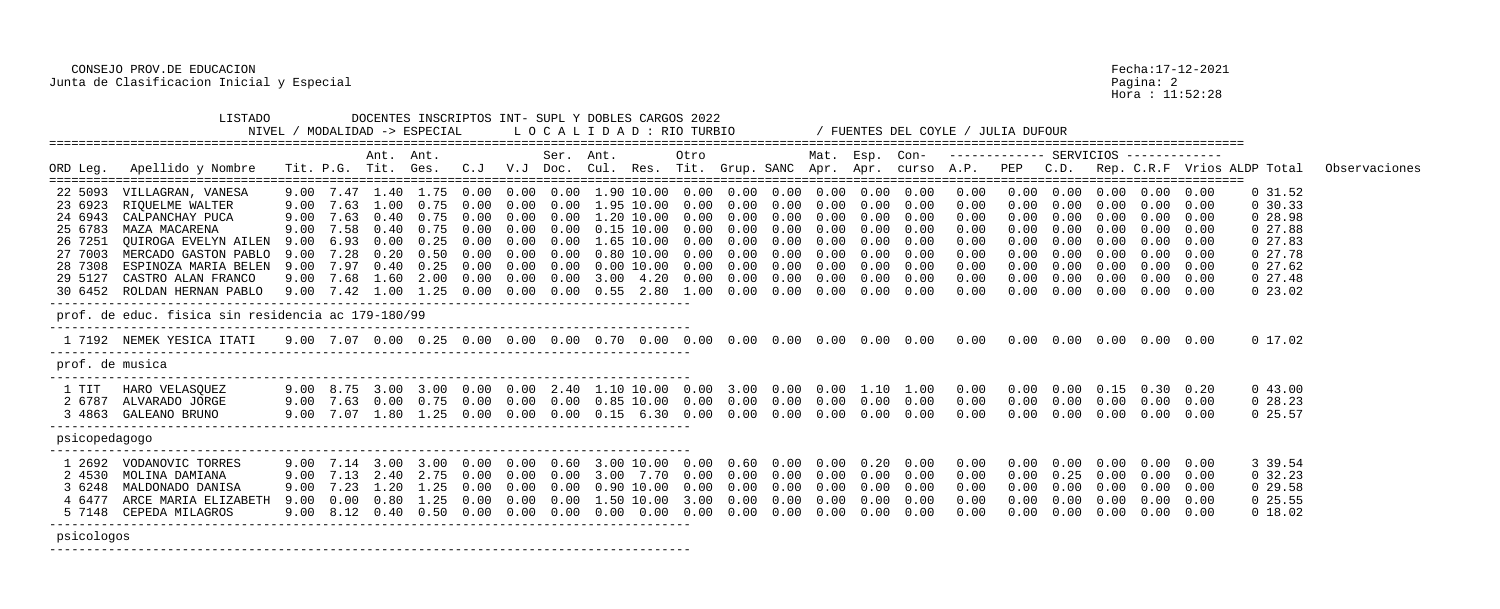| 1 TIT – RODRIGUEZ DIANA |  |  |  |  |  |  |  |  |  |  |  |
|-------------------------|--|--|--|--|--|--|--|--|--|--|--|
|                         |  |  |  |  |  |  |  |  |  |  |  |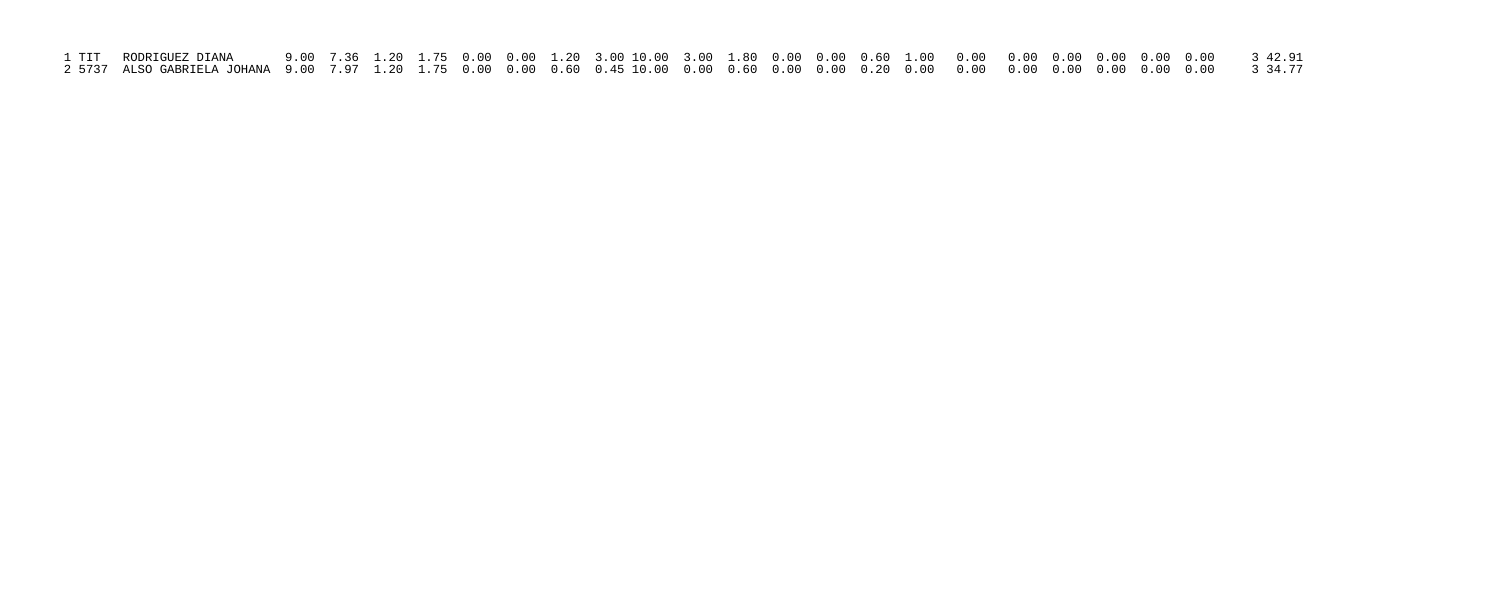Hora : 11:52:28

|                  | NIVEL /                                                                 | LOCALIDAD : RIO TURBIO |      |                                  |                                                                                                                                             |                  |              | FUENTES DEL COYLE /      |      | ' JULIA DUFOUR                                        |      |                      |                      |                      |                           |                      |                                                                                                                                                                                                                                 |                                              |              |                                   |                                             |                      |                                     |               |
|------------------|-------------------------------------------------------------------------|------------------------|------|----------------------------------|---------------------------------------------------------------------------------------------------------------------------------------------|------------------|--------------|--------------------------|------|-------------------------------------------------------|------|----------------------|----------------------|----------------------|---------------------------|----------------------|---------------------------------------------------------------------------------------------------------------------------------------------------------------------------------------------------------------------------------|----------------------------------------------|--------------|-----------------------------------|---------------------------------------------|----------------------|-------------------------------------|---------------|
| ORD Leg.         | Apellido y Nombre                                                       |                        |      | Ant. Ant.<br>Tit. P.G. Tit. Ges. |                                                                                                                                             |                  |              | Ser. Ant.                |      |                                                       | Otro |                      |                      | Mat. Esp. Con-       |                           |                      | C.J V.J Doc. Cul. Res. Tit. Grup. SANC Apr. Apr. curso A.P.                                                                                                                                                                     | ------------- SERVICIOS -------------<br>PEP | C.D.         |                                   |                                             |                      | Rep. C.R.F Vrios ALDP Total         | Observaciones |
| 4 7080           | 3 6475 AGUERO MARIA<br>MAZU ADAMNA YAIN<br>5 6836 BARBIERI JULIETA      | 9.00                   |      |                                  | $9.00$ $7.03$ $1.60$ $1.25$ $0.00$ $0.00$ $0.00$ $0.90$ $10.00$ $0.00$ $0.00$ $0.00$ $0.00$ $0.00$<br>6.21 0.40 0.50<br>9.00 0.00 0.60 0.75 | 0.00<br>0.00     | 0.00<br>0.00 | 0.00<br>0.00             | 0.80 | 10.00<br>$0.05$ 10.00 0.00                            | 0.00 | $0\,.\,00$<br>0.00   | 0.00<br>0.00         | 0.00<br>0.00         | $0\,.\,00$<br>0.00        | 0.00<br>0.00<br>0.00 | 0.00<br>0.00<br>0.00                                                                                                                                                                                                            | 0.00<br>0.00<br>0.00                         | 0.00         | $0.00 \quad 0.00$<br>0.00         | $0.00 \t0.00 \t0.00 \t0.00$<br>0.00<br>0.00 | 0.00<br>0.00         | 0 29.78<br>$0\,26.91$<br>$0\,20.40$ |               |
| fonoaudiologos   |                                                                         |                        |      |                                  |                                                                                                                                             |                  |              |                          |      |                                                       |      |                      |                      |                      |                           |                      |                                                                                                                                                                                                                                 |                                              |              |                                   |                                             |                      |                                     |               |
|                  | 1 7286 ANDRADE DAIANA                                                   |                        |      |                                  |                                                                                                                                             |                  |              |                          |      |                                                       |      |                      |                      |                      |                           |                      | 9.00  0.00  0.60  0.25  0.00  0.00  0.00  0.00  0.00  0.00  0.00  0.00  0.00  0.00  0.00  0.00  0.00  0.00  0.00  0.00  0.00  0.00  0.00  0.00  0.00  0.00  0.00  0.00  0.00  0.00  0.00  0.00  0.00  0.00  0.00  0.00  0.00  0 |                                              |              |                                   |                                             |                      | 0 19.85                             |               |
| psicomotricista  |                                                                         |                        |      |                                  |                                                                                                                                             |                  |              |                          |      |                                                       |      |                      |                      |                      |                           |                      |                                                                                                                                                                                                                                 |                                              |              |                                   |                                             |                      |                                     |               |
|                  | 1 5450 MACLEN ANAHI CELESTE<br>2 6827 RUIZ IVANA CECILIA                |                        |      | 9.00 6.72 1.40                   | $9.00$ 6.90 0.60 0.75 0.00 0.00 0.00 1.25 10.00 0.00                                                                                        | $2.00$ 0.00 0.00 |              | 0.00                     |      | 0.50 10.00 0.00                                       |      | $0\,.\,00$           | $0.00$ $0.00$        | $0.00\quad 0.00$     | 0.00<br>$0.00 \quad 0.00$ | 0.00<br>0.00         | 0.00<br>0.00                                                                                                                                                                                                                    | 0.00<br>0.00                                 |              | 0.10 0.00<br>$0.00 \quad 0.00$    | $0.00\quad 0.00$<br>0.00                    | 0.00                 | 0 29.72<br>$0\,28.50$               |               |
|                  | asistente social                                                        |                        |      |                                  |                                                                                                                                             |                  |              |                          |      |                                                       |      |                      |                      |                      |                           |                      |                                                                                                                                                                                                                                 |                                              |              |                                   |                                             |                      |                                     |               |
| 1 5847<br>2 6852 | OYARZUN TANIA JOHANA 9.00<br>MIRANDAY DELICIA<br>3 6911 BARRIOS MARIELA |                        | 7.55 | 1.60                             | 1.75<br>9.00 6.50 1.80 0.75 0.00 0.00<br>9.00  0.00  1.40  1.00  0.00  0.00                                                                 | 0.00             | 0.00         | 1.00<br>$0\,.10$<br>0.00 |      | 2.15 10.00<br>$0.00$ $10.00$ $0.00$<br>0.90 3.50 1.00 |      | 1.50<br>0.00<br>0.00 | 0.00<br>0.00<br>0.00 | 0.00<br>0.00<br>0.00 | 0.50<br>0.00<br>0.00      | 0.00<br>0.00<br>0.00 | 0.00<br>0.00<br>0.00                                                                                                                                                                                                            | 0.00<br>0.00<br>0.00                         | 0.00<br>0.00 | 0.00<br>$0.00 \quad 0.00$<br>0.00 | 0.00<br>$0\,.\,00$<br>0.00                  | 0.00<br>0.00<br>0.00 | 0.35.05<br>$0\,28.15$<br>0 16.80    |               |
|                  | maestro de danzas p/la educ.especial                                    |                        |      |                                  |                                                                                                                                             |                  |              |                          |      |                                                       |      |                      |                      |                      |                           |                      |                                                                                                                                                                                                                                 |                                              |              |                                   |                                             |                      |                                     |               |
|                  | 1 6108 GAITAN GISELLA                                                   |                        |      |                                  |                                                                                                                                             |                  |              |                          |      |                                                       |      |                      |                      |                      |                           |                      |                                                                                                                                                                                                                                 |                                              |              |                                   |                                             |                      | 0 29.90                             |               |
|                  | ESTIMULACION TEMPRANA                                                   |                        |      |                                  |                                                                                                                                             |                  |              |                          |      |                                                       |      |                      |                      |                      |                           |                      |                                                                                                                                                                                                                                 |                                              |              |                                   |                                             |                      |                                     |               |
|                  | maestro de grado estimulacion temprana                                  |                        |      |                                  |                                                                                                                                             |                  |              |                          |      |                                                       |      |                      |                      |                      |                           |                      |                                                                                                                                                                                                                                 |                                              |              |                                   |                                             |                      |                                     |               |
|                  | VILTE VANESA                                                            |                        |      |                                  |                                                                                                                                             |                  |              |                          |      |                                                       |      |                      |                      |                      |                           |                      |                                                                                                                                                                                                                                 |                                              |              |                                   |                                             |                      | 3 38.45                             |               |

 CONSEJO PROV.DE EDUCACION Fecha:17-12-2021 Junta de Clasificacion Inicial y Especial entre a control de la pagina: 3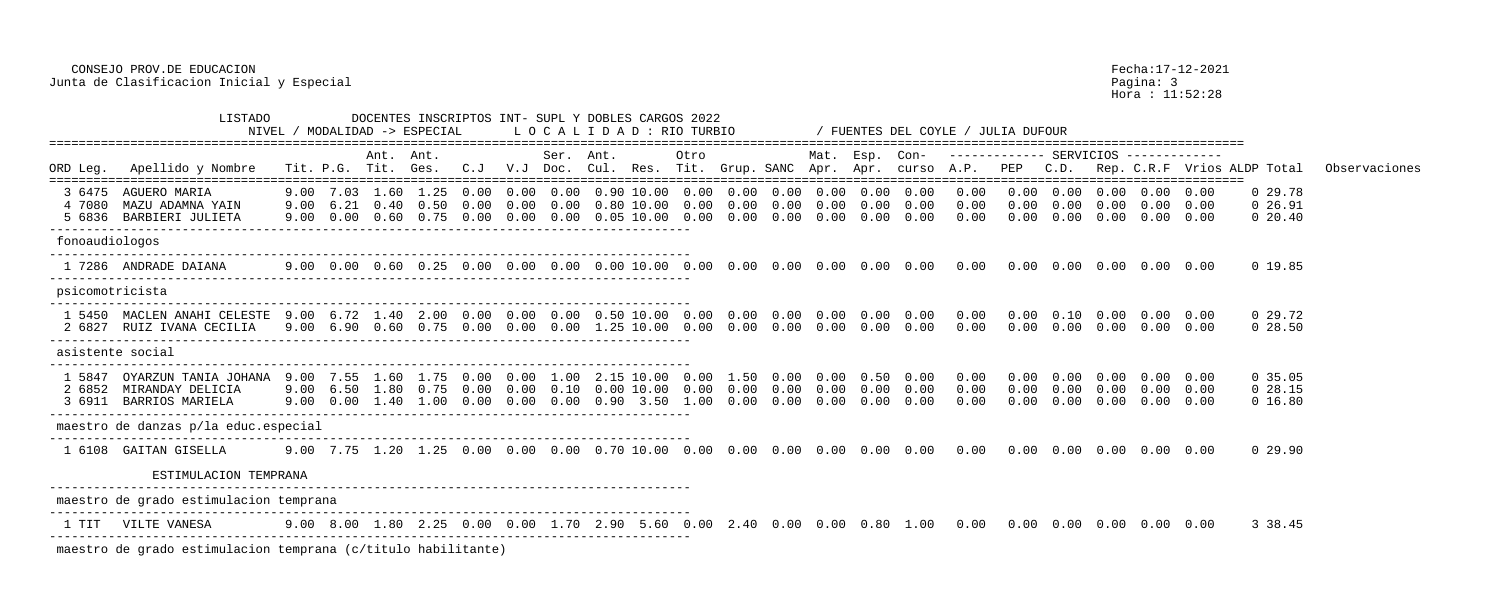--------------------------------------------------------------------------------------- 1 TIT CASAS SILVANA NOEM 9.00 8.90 3.00 3.00 0.00 0.00 3.00 3.00 10.00 10.25 3.00 0.00 0.00 1.30 0.00 0.00 0.00 1.00 0.00 0.00 0.10 3 58.55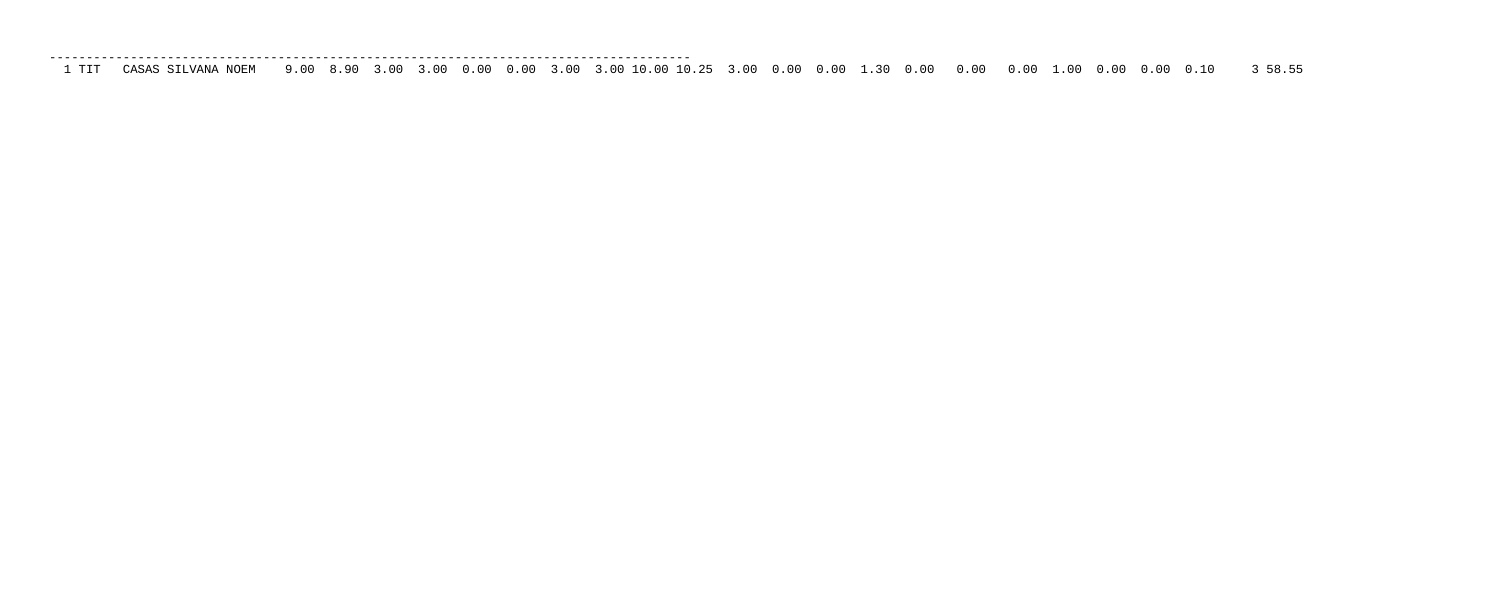CONSEJO PROV.DE EDUCACION Fecha:17-12-2021 Junta de Clasificacion Inicial y Especial Pagina: 4

Hora : 11:52:28

| TURBIO | / FUENTES DEL COYLE / JULIA DUFOUR |  |  |                                                        |                                                                          |  |
|--------|------------------------------------|--|--|--------------------------------------------------------|--------------------------------------------------------------------------|--|
| ro:    |                                    |  |  | Mat. Esp. Con-  ------------- SERVICIOS  ------------- | t. Grup. SANC Apr. Apr. curso A.P. PEP C.D. Rep. C.R.F Vrios ALDP Total. |  |

| .00                             | 3.00  | 0.00          | 0.00 | 2.40      | 1.00 | 0.00 | 0.00                 | 0.00 | 0.20 | 4.65 | 0.00 | 3 62.12                 |
|---------------------------------|-------|---------------|------|-----------|------|------|----------------------|------|------|------|------|-------------------------|
| .25                             | 3.00  | 0.00          | 0.00 | 1.30      | 1.00 | 0.00 | 0.00                 | 1.00 | 0.00 | 0.00 | 0.10 | 59.55<br>3.             |
| .00                             | 3.00  | 0.00          | 0.00 | 1.10      | 1.00 | 0.00 | 0.00                 | 0.00 | 0.00 | 0.00 | 0.10 | 53.54<br>3              |
| .00                             | 3.00  | 0.00          | 0.00 | 1.70      | 1.00 | 0.00 | 0.00                 | 0.00 | 0.25 | 0.00 | 0.15 | 50.31<br>0              |
| .00                             | 3.00  | 0.00          | 0.00 | 1.80      | 1.00 | 0.00 | 0.00                 | 0.50 | 0.55 | 0.25 | 0.00 | 49.01<br>3.             |
| .00                             | 3.00  | 0.00          | 0.00 | 0.90      | 1.00 | 0.00 | 0.00                 | 0.00 | 0.00 | 0.00 | 0.10 | 47.03<br>3.             |
| .00                             | 3.00  | 0.00          | 0.00 | 1.80      | 1.00 | 0.00 | 0.00                 | 0.00 | 0.10 | 1.75 | 0.00 | 45.81<br>$\overline{0}$ |
| .25                             | 3.00  | 0.00          | 0.00 | 1.20      | 1.00 | 0.00 | 0.00                 | 0.00 | 0.00 | 0.00 | 0.10 | 43.67<br>0              |
| .00                             | 1.80  | 0.00          | 0.00 | 0.60      | 1.00 | 0.00 | 0.00                 | 0.00 | 0.00 | 0.00 | 0.00 | 39.74<br>0              |
| $\overline{\phantom{0}}$ . $00$ | 0.00  | 0.00          | 0.00 | 0.00      | 0.00 | 0.00 | 0.00                 | 0.00 | 0.00 | 0.00 | 0.00 | 36.52<br>0              |
| .00                             | 1.50  | 0.00          | 0.00 | 0.50      | 1.00 | 0.00 | 0.00                 | 0.00 | 0.00 | 0.00 | 0.00 | 35.58<br>3.             |
| .00                             | 1.80  | 0.00          | 0.00 | 0.50      | 0.00 | 0.00 | 0.00                 | 0.00 | 0.00 | 0.00 | 0.00 | 32.57<br>$\overline{0}$ |
| .00                             | 0.60  | 0.00          | 0.00 | 0.20      | 0.00 | 0.00 | 0.00                 | 0.00 | 0.00 | 0.00 | 0.00 | 30.37<br>$\overline{0}$ |
| .00                             | 0.00  | 0.00          | 0.00 | 0.00      | 0.00 | 0.00 | 0.00                 | 0.00 | 0.00 | 0.00 | 0.00 | 27.74<br>$\overline{0}$ |
| $\cdot$ 00                      | 0.00  | 0.00          | 1.00 | 0.00      | 0.00 | 0.00 | 0.00                 | 0.00 | 0.00 | 0.00 | 0.00 | 27.72<br>$\overline{0}$ |
|                                 |       |               |      |           |      |      |                      |      |      |      |      |                         |
|                                 |       |               |      |           |      |      |                      |      |      |      |      |                         |
|                                 |       |               |      |           |      |      |                      |      |      |      |      |                         |
| $\cdot$ .00                     | 0.00  | 0.00          | 0.00 | 0.00      | 0.00 | 0.00 | 0.00                 | 0.00 | 0.00 | 0.00 | 0.00 | 0 17.75                 |
|                                 |       |               |      |           |      |      |                      |      |      |      |      |                         |
|                                 |       |               |      |           |      |      |                      |      |      |      |      |                         |
|                                 |       |               |      |           |      |      |                      |      |      |      |      |                         |
|                                 |       |               |      |           |      |      |                      |      |      |      |      |                         |
|                                 |       |               |      |           |      |      |                      |      |      |      |      |                         |
| つに                              | 3 N N | $\cap$ $\cap$ | n nn | 1 20 1 00 |      | n nn | $\cap$ $\cap$ $\cap$ |      |      |      |      | 59<br>14.15<br>2        |

 LISTADO DOCENTES INSCRIPTOS INT- SUPL Y DOBLES CARGOS 2022 NIVEL / MODALIDAD -> ESPECIAL ================================================================================================================================================================== Ant. Ant. Ser. Ant. Otro Mat. Esp. Con- ------------- SERVICIOS ------------- ORD Leg. Apellido y Nombre Tit. P.G. Tit. Ges. C.J V.J Doc. Cul. Res. Tit. Grup. SANC Apr. Apr. curso A.P. PEP C.D. Rep. C.R.F Vrios ALDP Total Observaciones ================================================================================================================================================================== DISCAPACITADOS INTELECTUALES -------------------------------------------------------------------------------------- maestro de grado (titulo docente) --------------------------------------------------------------------------------------- 1 TIT SALVO SANDRA 9.00 6.67 3.00 3.00 7.20 0.00 3.00 3.00 10.00 3 2 TIT CASAS SILVANA NOEM 9.00 8.90 3.00 3.00 0.00 0.00 3.00 3.00 10.00 10 3 TIT GIL AVILA GRACIELA 9.00 7.74 2.40 3.00 0.00 0.00 2.20 3.00 10.00 4 TIT SEGURA ERICA FATIMA 9.00 7.21 3.00 3.00 0.00 0.00 3.00 3.00 10.00 5 TIT OVANDO COSIO MARCIA 9.00 7.31 3.00 3.00 0.60 0.00 3.00 3.00 10.00<br>6 TIT MERCADO CIRIA 9.00 7.18 2.00 2.75 0.00 0.00 2.00 1.10 10.00 6 TIT MERCADO CIRIA 9.00 7.18 2.00 2.75 0.00 0.00 2.00 1.10 10.00 7 TIT URQUIZA ANDREA 9.00 8.51 3.00 3.00 0.00 0.00 3.00 1.65 10.00 0.00 3.00 0.00 0.00 1.80 1.00 0.00 0.00 0.00 0.10 1.75 0.00 0 45.81 8 TIT ANTONIO MARIA NOELIA 9.00 7.12 2.40 3.00 0.00 0.00 2.60 3.00 10.00 9 TIT CONTRERAS BRENDA 9.00 8.09 1.20 1.75 0.00 0.00 1.30 3.00 10.00 10 5345 MOSCOSO CAMILA 9.00 7.32 2.00 2.00 0.00 0.00 0.00 2.20 10.00 4.00 0.00 0.00 0.00 0.00 0.00 0.00 0.00 0.00 0.00 0.00 0.00 0 36.52 11 TIT GERONIMO YANINA 9.00 6.88 1.00 1.50 0.00 0.00 1.00 0.20 10.00 12 3396 PAZ VANESA GABRIELA 9.00 7.12 2.80 2.25 0.00 0.00 1.20 3.00 4.90 0.00 1.80 0.00 0.00 0.50 0.00 0.00 0.00 0.00 0.00 0.00 0.00 0 32.57 13 6436 DIAZ SELENA 9.00 7.92 0.80 1.25 0.00 0.00 0.50 0.10 10.00 0.00 0.60 0.00 0.00 0.20 0.00 0.00 0.00 0.00 0.00 0.00 0.00 0 30.37 14 7348 PAILLAN GONZALEZ 9.00 7.89 0.60 0.25 0.00 0.00 0.00 0.00 10.00 0.00 0.00 0.00 0.00 0.00 0.00 0.00 0.00 0.00 0.00 0.00 0.00 0 27.74 15 7340 CAMPOS JULIETA 9.00 6.72 0.00 0.25 0.00 0.00 0.00 0.75 10.00 0.00 0.00 0.00 1.00 0.00 0.00 0.00 0.00 0.00 0.00 0.00 0.00 0 27.72 -------------------------------------------------------------------------------------- maestro de grado (titulo docente) sin residencia ac 179-180/99 --------------------------------------------------------------------------------------- 1 7227 SANABRIA LAURA 9.00 7.90 0.60 0.25 0.00 0.00 0.00 0.00 0.00 0.00 0.00 0.00 0.00 0.00 0.00 0.00 0.00 0.00 0.00 0.00 0.00 0 17.75 CIEGOS Y DISMINUIDOS VISUALES -------------------------------------------------------------------------------------- maestro de grado (titulo docente) --------------------------------------------------------------------------------------- 1 TIT CASAS SILVANA NOEM 9.00 8.90 3.00 3.00 0.00 0.00 3.00 3.00 10.00 10.25 3.00 0.00 0.00 1.30 1.00 0.00 0.00 1.00 0.00 0.00 0.10 3 59.55